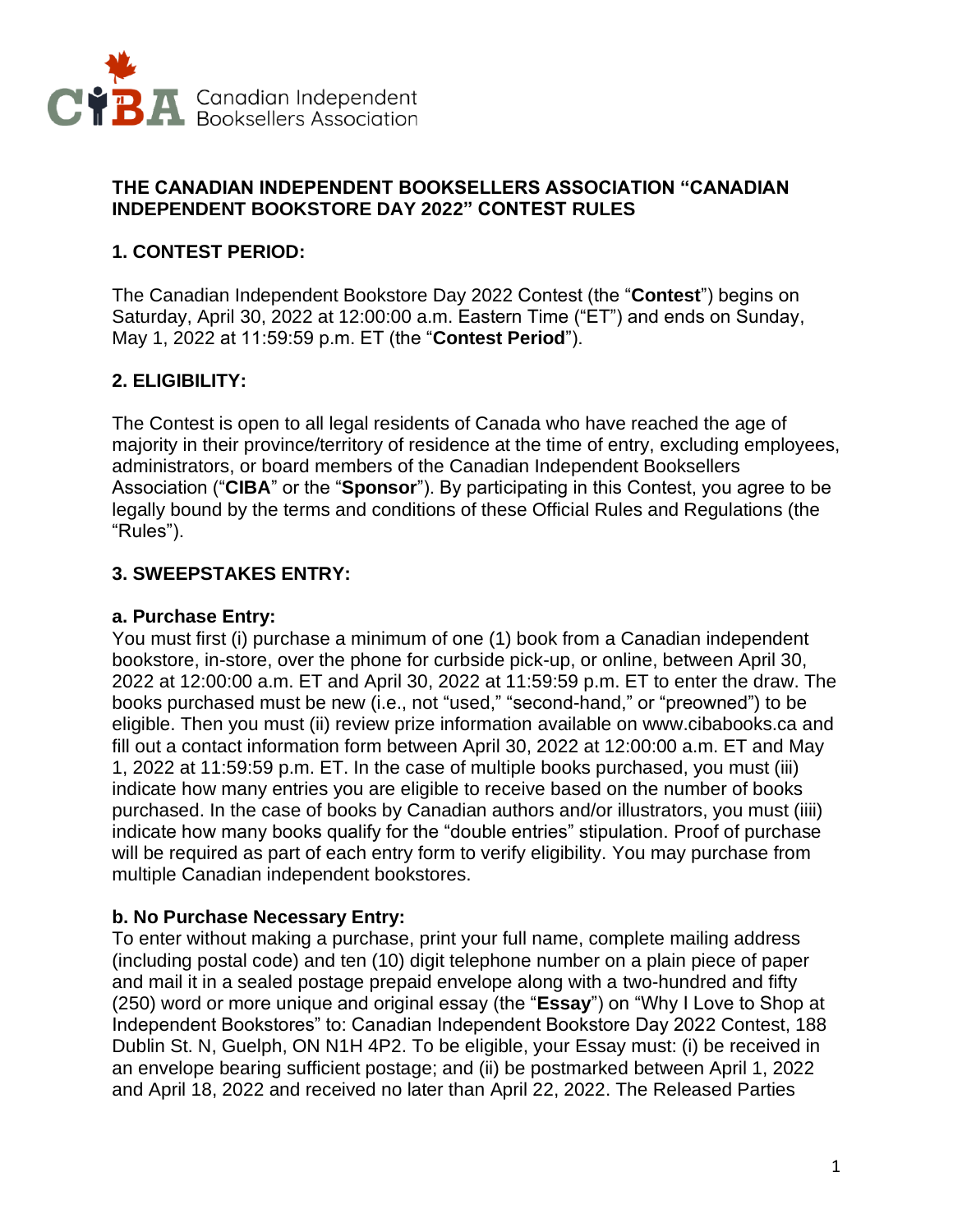(defined below) take no responsibility for any lost, stolen, delayed, illegible, damaged, misdirected, late or destroyed Essays (all of which are void) ("**No Purchase Entry/Entries**").

Purchase Entries and No Purchase Entries are referred to as "**Sweepstakes Entries**."

# **4. ENTRY LIMIT AND SPONSOR'S RIGHT TO VERIFY:**

There is no limit on the number of Purchase Entries per person permitted during the Contest Period, and there is a limit of one (1) Essay per week per person during the Contest Period. If it is discovered by the Sponsor (using any evidence or other information made available to or otherwise discovered by the Sponsor) that any person has: (i) attempted to submit more than one (1) Essay per week; or (ii) used or attempted to use multiple names, identities and/or any automated, macro, script, robotic or other system(s) or program(s) to enter or otherwise participate in or disrupt this Contest; then he/she/they may be disqualified from the Contest in the sole and absolute discretion of the Sponsor. The Released Parties (defined below) are not responsible for late, lost, misdirected, delayed, incomplete or incompatible Entries, regardless of how they are submitted (all of which are void). All Entries and Essays are subject to verification at any time and for any reason. The Sponsor reserves the right, in its sole and absolute discretion, to require proof of identity and/or eligibility (in a form acceptable to the Sponsor – including, without limitation, government issued photo identification): (i) for the purposes of verifying an individual's eligibility to participate in this Contest; (ii) for the purposes of verifying the eligibility and/or legitimacy of an Entry or Essay; and/or (iii) for any other reason the Sponsor deems necessary, in its sole and absolute discretion, for the purposes of administering this Contest in accordance with these Rules. Failure to provide such proof to the satisfaction of the Sponsor in a timely manner may result in disqualification in the sole and absolute discretion of the Sponsor.

## **5. THE PRIZES AND APPROXIMATE RETAIL VALUE:**

There will be three prizes to be drawn. Each prize will have one (1) winner and each entrant may only win one prize. The prizes are: "Gift Card to the Canadian Independent Bookstore of Your Choice" (value: \$1,000); "Gift Card to the Canadian Independent Bookstore of Your Choice" (value: \$500); "Gift Card to the Canadian Independent Bookstore of Your Choice" (value: \$250). All three prizewinners will be randomly selected from the overall entry pool.

Without limiting the generality of the foregoing, the following general conditions apply to each Prize: (i) no financial compensation will be made when or if the actual value is different from the approximate retail value outlined in these Contest Rules; (ii) each Prize must be accepted as awarded and is not transferable or convertible to cash (except as may be permitted in the Sponsor's sole and absolute discretion); (iii) by accepting a Prize, the winner agrees to waive all recourse against the Releasees (defined below) if the Prize or a component thereof does not prove satisfactory, either in whole or in part; (iv) PST, GST, HST and other such taxes are included in the Prize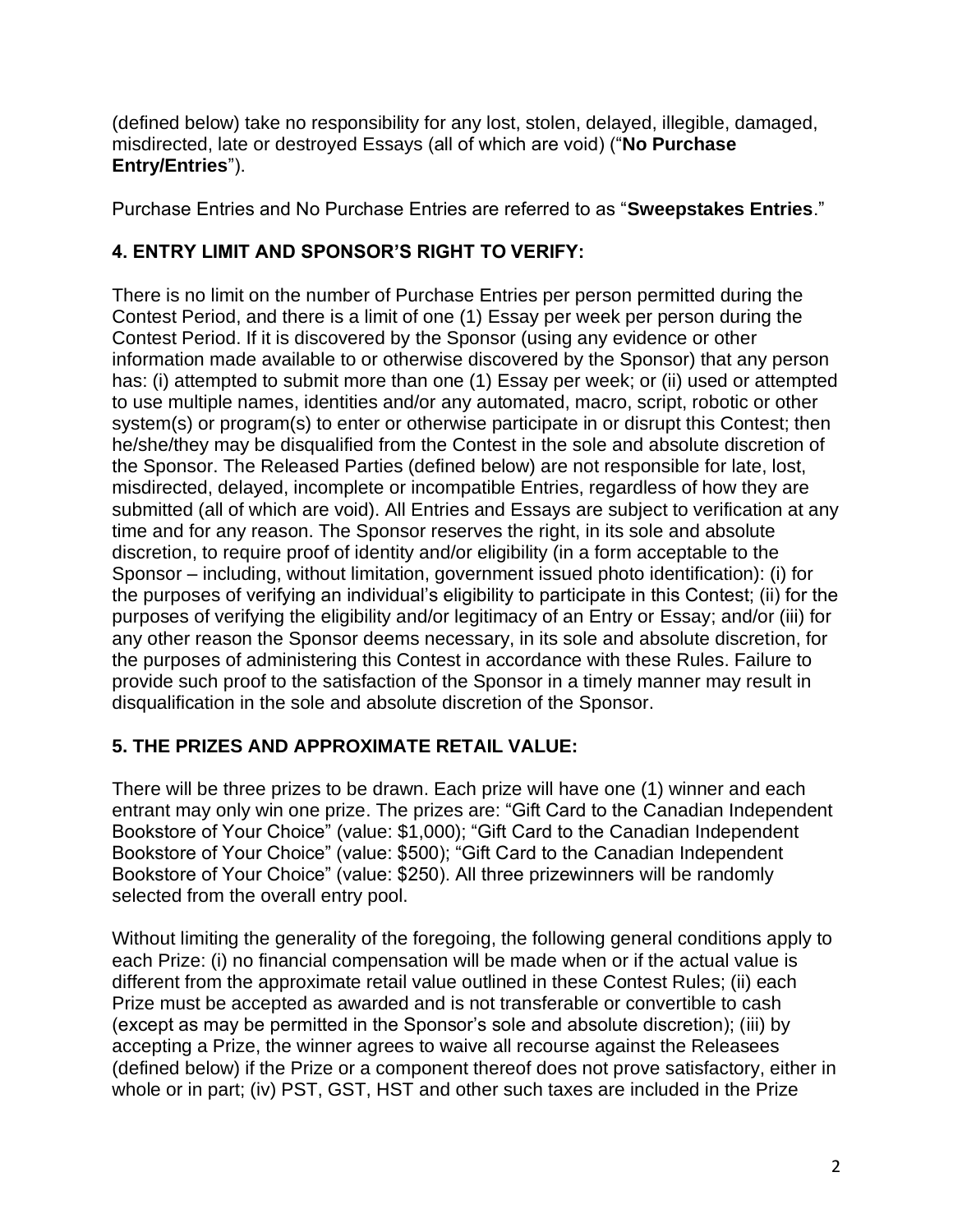amount; and (v) gift certificates or other formats in which components of the prizes are awarded are subject to all of the terms and conditions of the issuer. Each Prize will only be awarded to the entrant whose verifiable full name, address, phone number and mailing address appear on the official Contest Entry form, or who was deemed a selected eligible entrant.

### **6. WINNER SELECTION:**

Sweepstakes Draws and Winner Selection: On May 2, 2022 (the "Draw Date") at approximately 1:00:00 p.m. ET in Ottawa, ON, eligible entrants will be selected by random draw from among all eligible Entries received in accordance with these Rules. The odds of winning depend on the number of eligible Entries received during the Contest Period. The first prize draw will be for the lowest value prize and ascend to the highest value prize.

The Sponsor or its designated representative will make a minimum of three (3) attempts to contact the selected entrants (using the information provided on the Entry Form) via email and phone within five (5) business days of each Draw Date. If the selected entrant cannot be contacted within five (5) business days of the applicable Draw Date, or if there is a return of any notification as undeliverable; then he/she/they may, in the sole discretion of the Sponsor, be disqualified (and, if disqualified, will forfeit all rights to the Prize) and the Sponsor reserves the right, in its sole discretion and time permitting, to randomly select an alternate eligible entrant from among the remaining eligible Entries (in which case the foregoing provisions of this section shall apply to such newly selected entrant).

BEFORE BEING DECLARED A CONFIRMED PRIZEWINNER, each selected entrant will be required to: (a) correctly answer a mathematical skill-testing question without mechanical or other aid; and (b) sign and return within five (5) business days of notification the Sponsor's declaration and release form, which (among other things): (i) confirms compliance with these Rules; (ii) acknowledges acceptance of the Prize (as awarded); (iii) releases the Contest Parties and each of their respective officers, directors, agents, representatives, successors and assigns (collectively, the "Released Parties") from any and all liability in connection with this Contest, his/her/their participation therein and/or the awarding and use/misuse of the Prize or any portion thereof; and (iv) agrees to the publication, reproduction, and/or other use of his/her/their name, city/town and province, statements about the Contest, and/or photograph or other likeness without further notice or compensation, in any publicity or promotion or advertisement carried out by or on behalf of the Sponsor in any manner whatsoever, including print, broadcast, or the internet. If the selected entrant: (a) fails to correctly answer the skill-testing question; (b) fails to return the properly executed Contest documents within the specified time; (c) cannot accept (or is unwilling to accept) the Prize (as awarded) for any reason; and/or (d) is determined to be in violation of these Rules (all as determined by the Sponsor in its sole discretion); then he/she/they may, in the sole and absolute discretion of the Sponsor, be disqualified (and, if disqualified, will forfeit all rights to the Prize) and the Sponsor reserves the right, time permitting, to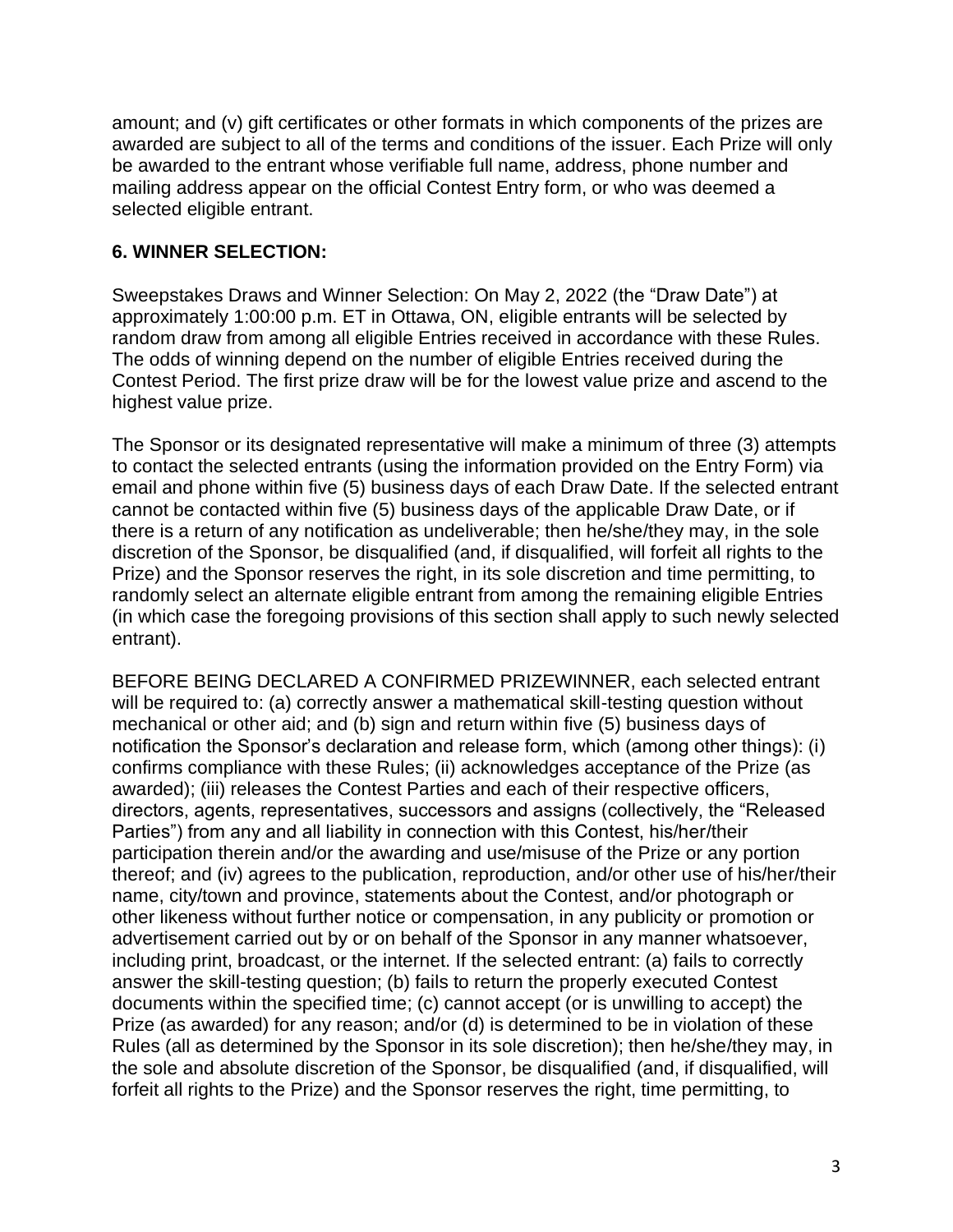randomly select an alternate eligible entrant from among the remaining eligible Entries (in which case the foregoing provisions of this section shall apply to such newly selected entrant).

## **7. GENERAL CONDITIONS:**

By entering this Contest, each entrant consents to the collection, use and distribution of his/her personal information (information that identifies an entrant as an individual, such as telephone number, home address) by the Sponsor or its agents for the purpose of implementing, administering, and fulfilling the Contest. By participating, each entrant agrees to release, and hold harmless the Released Parties from any and all injuries, liability, losses and damages of any kind resulting from their participation in the Contest or their acceptance, use or misuse of a Prize or a portion thereof. The Released Parties are not responsible for and shall not be liable for: (a) any electronic, hardware or software program, network, Internet or computer malfunctions, failures, or difficulties of any kind, including without limitation, server malfunction or any human error which may occur in the processing of Entries and/or eligible transactions; (b) lost, late, misdirected, incomplete or incorrect Entries (regardless of how they are submitted); (c) any condition caused by events beyond the control of the Released Parties that may cause the Contest to be disrupted or corrupted; and/or (d) tampering, thefts, defects or typographical errors in materials. For residents of Quebec, any litigation respecting the conduct or organization of a publicity contest may be submitted to the Régie des alcools, des courses et des jeux for a ruling. Any litigation respecting the awarding of a prize may be submitted to the board only for the purpose of helping the parties reach a settlement.

All Entries and Essays become the property of the Sponsor. This Contest is subject to all applicable federal, provincial and municipal laws. The decisions of the Sponsor with respect to all aspects of this Contest are final and binding on all entrants without right of appeal, including, without limitation, any decisions regarding the eligibility/disqualification of Entries, Eligible Transactions, Essays, and/or entrants. By participating in this Contest, you are agreeing to be legally bound by the terms and conditions of these Rules. ANYONE DETERMINED TO BE IN VIOLATION OF THESE RULES FOR ANY REASON IS SUBJECT TO DISQUALIFICATION IN THE SOLE AND ABSOLUTE DISCRETION OF THE SPONSOR AT ANY TIME.

In the event of a dispute regarding who submitted an Entry via the purchase method (Rule 3a), Entries will be deemed to have been submitted by the person whose verifiable full name is associated with the email address used to enter (as determined by Sponsor in its sole and absolute discretion). In the event of a dispute regarding who submitted an Entry via the no-purchase method (Rule 3b), Essays will be deemed to have been submitted by the individual whose verifiable full name appears on the Essay. An entrant may be required to provide proof (in a form acceptable to the Sponsor – including, without limitation, government issued photo identification) that he/she is/they are: (i) the primary authorized account holder of the email address associated with the